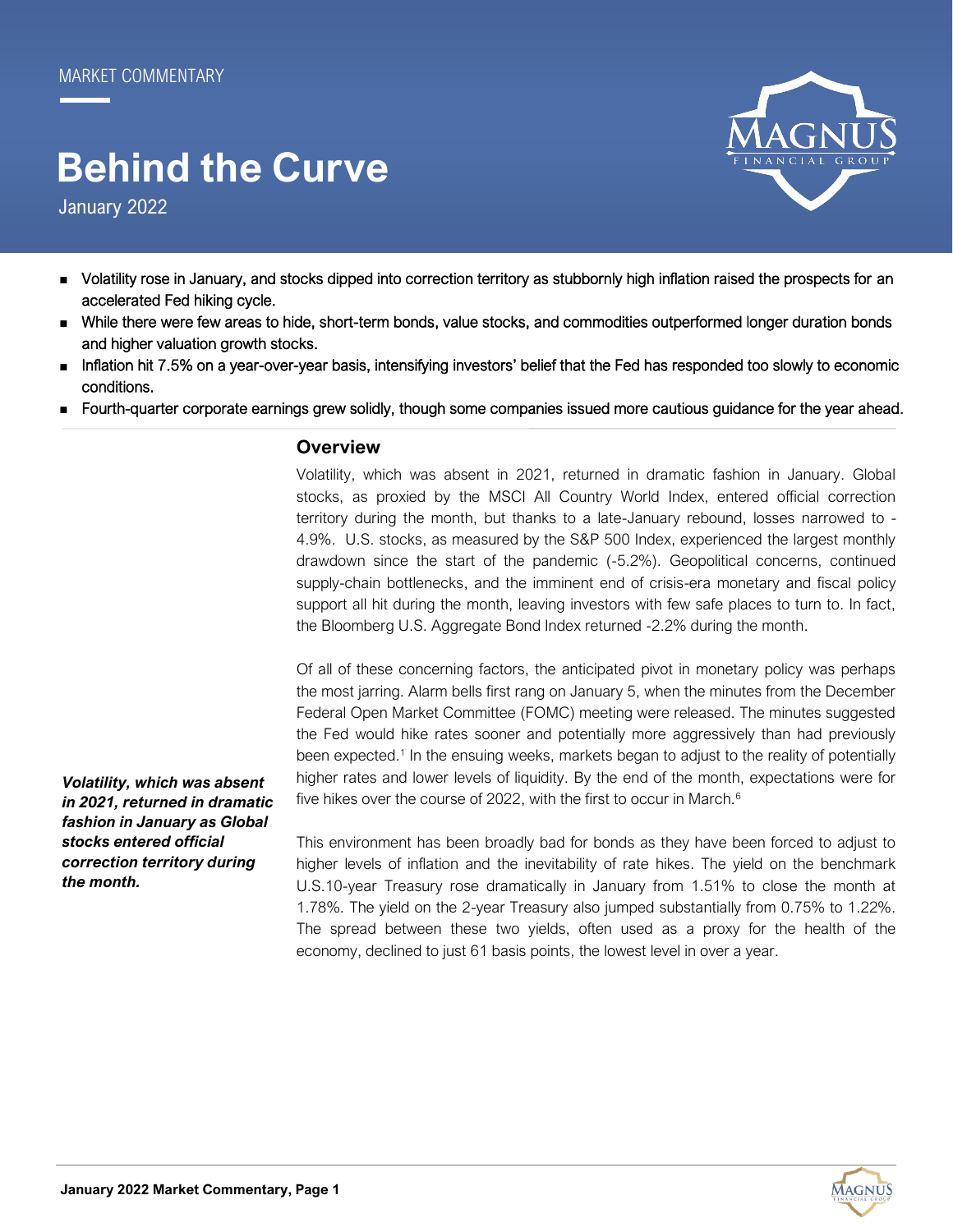## January 2022 Key Market Total Returns



Source: Bloomberg

## **Behind the Curve**

The January inflation reading (released on February 10) showed that the Consumer Price Index (CPI) rose to 7.5% on a year-over-year basis. Monetary policy orthodoxy suggests the Fed would normally be well into a hiking cycle by now. Rather than higher rates, however, the Fed Funds Rate is still at zero, and the Fed is actively engaged in large-scale asset purchases (quantitative easing) through March. This unusual situation is captured by the chart below, which shows the Fed Funds Rate adjusted for inflation (teal shaded area) going back to 1960. When viewed relative to the current inflation rate, the stance of monetary policy represents an astonishing outlier. As a result, investors may no longer be able to rely on the 'Fed put'—the point at which the pain from a market decline exceeds

### Low Fed Funds Rate at Odds with High Inflation

Consumer Price Index vs. Real Fed Funds Rate vs. Effective Fed Funds Rate\*, As of 1/31/2022 Federal Funds Rate (%) and CPI Y/Y (%)



\*Effective Fed Funds Rate represents Wu-Xia Shadow Federal Funds Rate during periods of quantitative easing

*The January inflation reading showed that the CPI rose to 7.5% on a year-over-year basis. Monetary policy orthodoxy suggests the Fed would normally be well into a hiking cycle by now. However, the Fed Funds Rate is still at zero, and the Fed is actively engaged in largescale asset purchases (quantitative easing) through March.* 

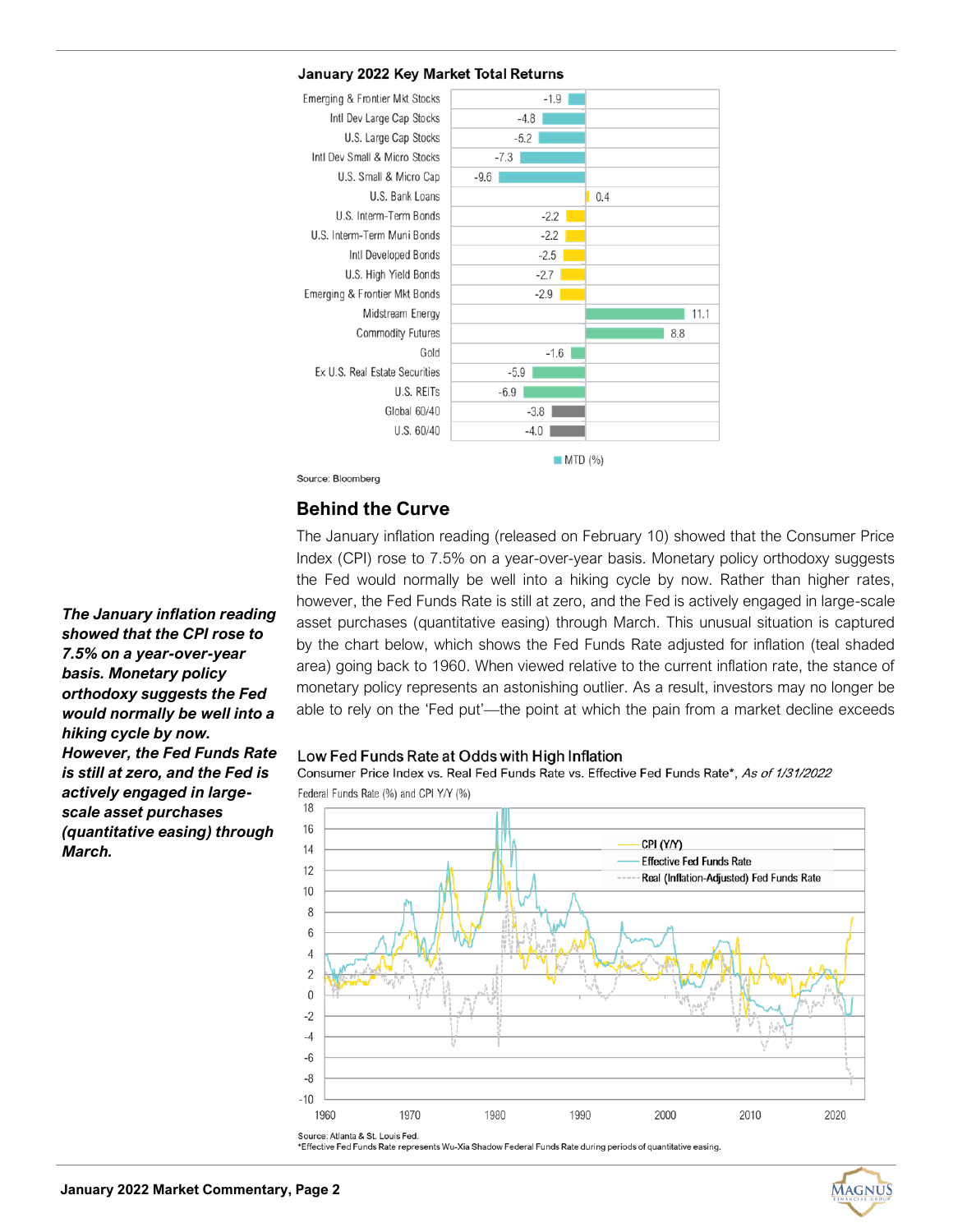the risks of the Fed pivoting policy back to easing. Today, inflation is clearly the larger concern, and it may be the Fed's priority for the foreseeable future.

# **Earnings Update**

As of Friday, February 4, roughly 60% of S&P 500 companies have reported earnings for the fourth quarter.<sup>2</sup> Overall, the index is reporting higher earnings than were expected at the end of last year. Of the companies that have reported, 76% beat their analyst earnings estimates, equal to the five-year average.<sup>2</sup> The estimated earnings growth rate is now 29% quarter-over-quarter and more than 45% year-over-year. If the 29% figure stands, it would mark the fourth straight quarter of at least 25% earnings growth; the last time this happened was from the fourth quarter of 2009 through the third quarter of 2010 as the economy recovered from the Global Financial Crisis. These outstanding average growth rates were mainly due to a combination of higher earnings in 2021 and an easier comparison to weaker earnings in 2020 due to COVID's negative impact on several industries.

In contrast to the solid results of the fourth quarter, analysts decreased first-quarter earnings estimates for companies in the S&P 500 in January by 0.7%.<sup>3</sup> This marked the first monthly decrease in analyst estimates since the height of the pandemic in the second quarter of 2020. At the sector level, four sectors recorded an increase in their earnings estimates for the first quarter during the first month of the quarter, led by energy (+5.9%). Seven sectors recorded a decline, led by industrials (-10.1%).



### **Earnings Dispersion**

S&P 500 Earnings Above, In-line, Below Estimates: 4Q, 2021

Source: FactSet

Two influential earnings announcements were Meta (formerly Facebook) and Amazon. These two stocks represented over 5% of the S&P 500 at the end of January. Meta missed on earnings by 4.4%, and the stock subsequently plummeted by over 25% the next day.<sup>4</sup> The company guided 3-11% sales growth for the first quarter, suggesting a sharp deceleration in social media ad spend mainly because of Apple's changes to its user privacy and data usage agreements, which restricted Meta from capitalizing on user data on both Facebook and Instagram. Amazon reported earnings per share of \$27.75, far above the analyst consensus of \$3.77.<sup>5</sup> However, most of that was due to a mark-tomarket of their Rivian, an electric automaker, investment following its IPO on November

*Companies within the S&P 500 Index have reported higher quarterly earnings than were expected at the end of last year. Approximately 60% of S&P 500 companies have reported earnings.*

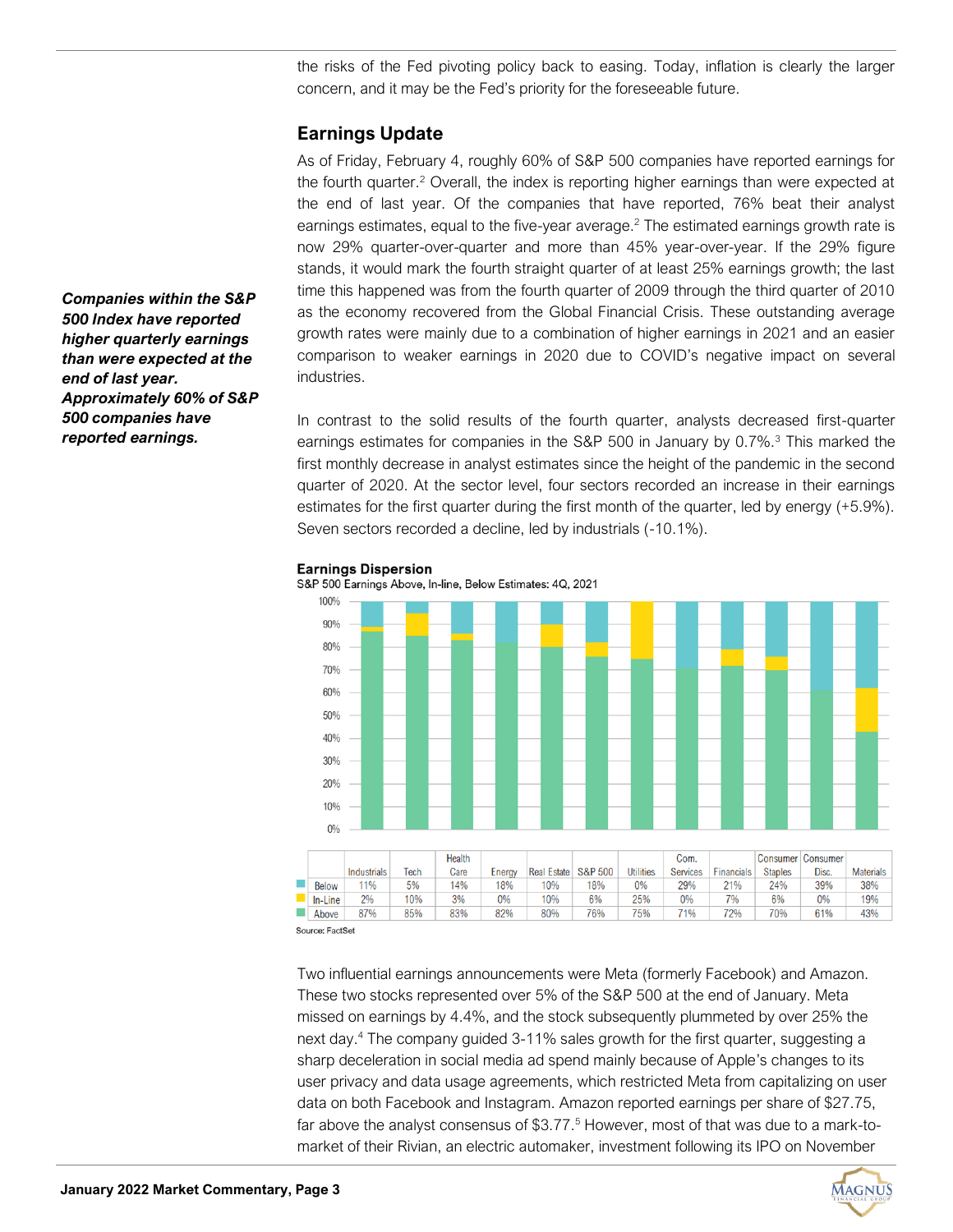10. Even after controlling for this, the company still had a solid quarter driven by 40% revenue growth in their Amazon Web Services segment. The company also announced that it will increase its Prime Membership fees by over 15%, sending the stock higher by 12% after dropping 8% the day prior due to Meta's weak earnings release. The price hike by Amazon and favorable market reaction highlights a critical issue for companies this year—some will be able to successfully pass higher prices along to their customers, but it will not go this smoothly for everyone.

# **Looking Forward**

We continue to believe that incoming inflation data will determine the path of monetary policy. We also believe the trajectory of interest rate hikes and balance sheet runoff, if pursued, will be crucial in determining the path of risky assets, such as equities. Further, because inflation is so elevated, we believe the "Fed put" may be meaningfully below current prices for many risky investments.

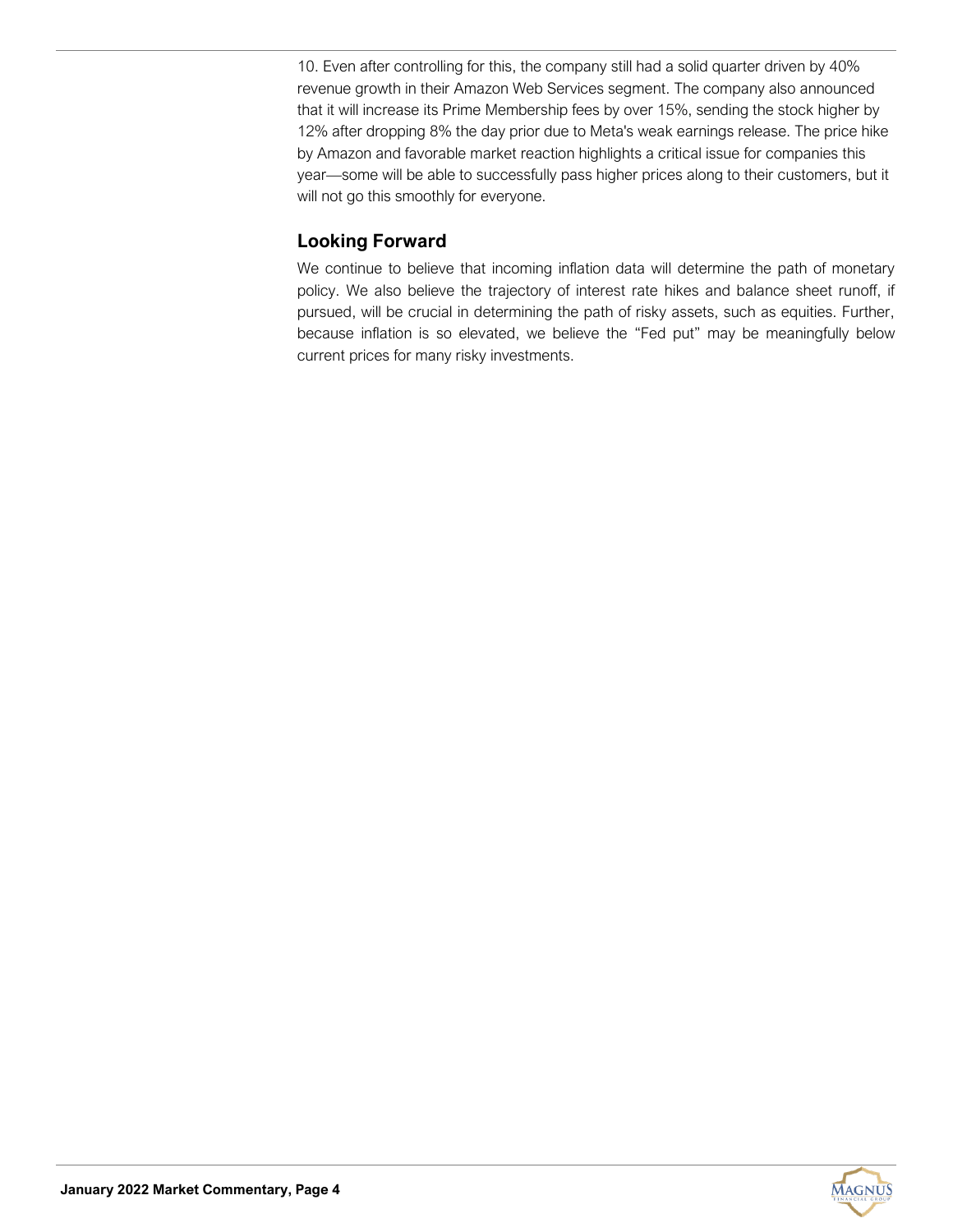# **Performance Disclosures**

All market pricing and performance data from Bloomberg, unless otherwise cited. Asset class and sector performance are gross of fees unless otherwise indicated.

# **Citations**

- 1. Federal Reserve: https://www.federalreserve.gov/monetarypolicy/files/fomcminutes20211215.pdf
- 2. Factset: https://insight.factset.com/sp-500-earnings-season-update-february-4-2022
- 3. Factset: https://insight.factset.com/first-decrease-in-eps-estimates-for-sp-500-companies-for-q1-2022 since-q2-2020
- 4. CNBC: https://www.cnbc.com/2022/02/02/facebook-parent-meta-fb-q4-2021-earnings.html
- 5. Investopedia: https://www.investopedia.com/amazon-q4-fy2021-earnings-report-recap-5217982
- 6. CME: https://www.cmegroup.com/trading/interest-rates/countdown-to-fomc.html